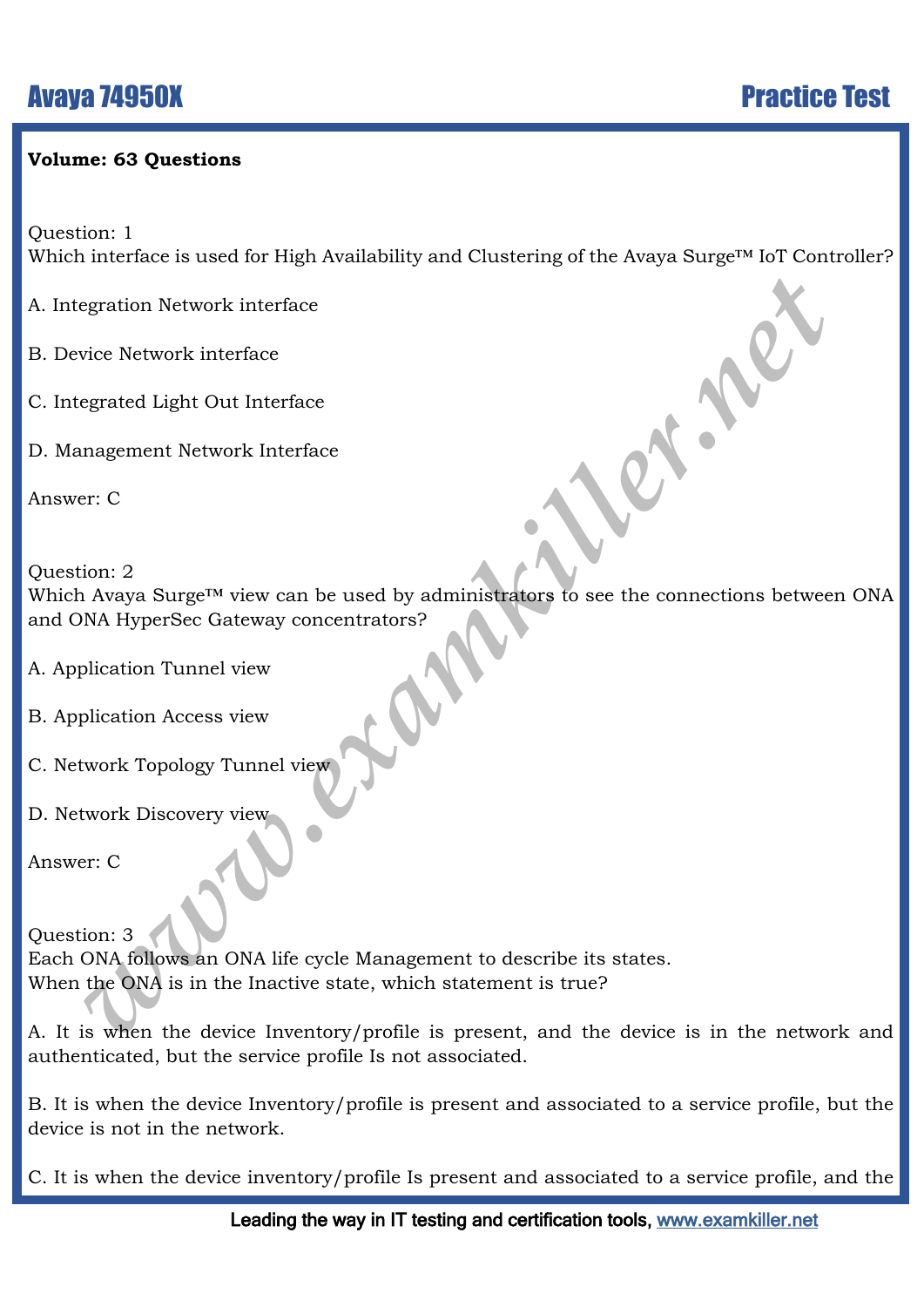device is in the network, authenticated, and operational.

D. It is when the device Inventory/profile for the device is present, but is not associated to a service profile, and the ONA is onboarded in the Avaya Surge™ IoT healthcare application.

Answer: B

Fraction: 4<br> *www.examplering.inft* wiew can be used to discover network elements such as ONA and<br>
party network devices?<br>
where Tunnel view<br>
work Discovery view<br>
with the manage where the process view<br>
with the manage wi Question: 4 Which Avaya Surge™ view can be used to discover network elements such as ONA and other third party network devices?

A. Application Access view

B. Network Topology Access view

C. Network Discovery view

D. Device Tunnel view

Answer: D

Question: 5

An administrator needs an easier solution to manage, secure, and monitor their network elements on a day-to-day basis. According to the functionality, which statement describes an Avaya Surge<sup>™</sup> IoT solution?

A. It makes the process of managing devices and monitoring the credential easier for the administrator.

B. It hosts a series of servers which monitor and keep track of the data.

C. It Hosts a number of virtual machines which makes the traffic flow between devices easier.

D. It makes the process of tightly securing and managing thousands of IoT devices.

Answer: A

Question: 6

What is an advantage of implementing High Availability architecture in an Avaya Surge<sup>™</sup> IoT solution?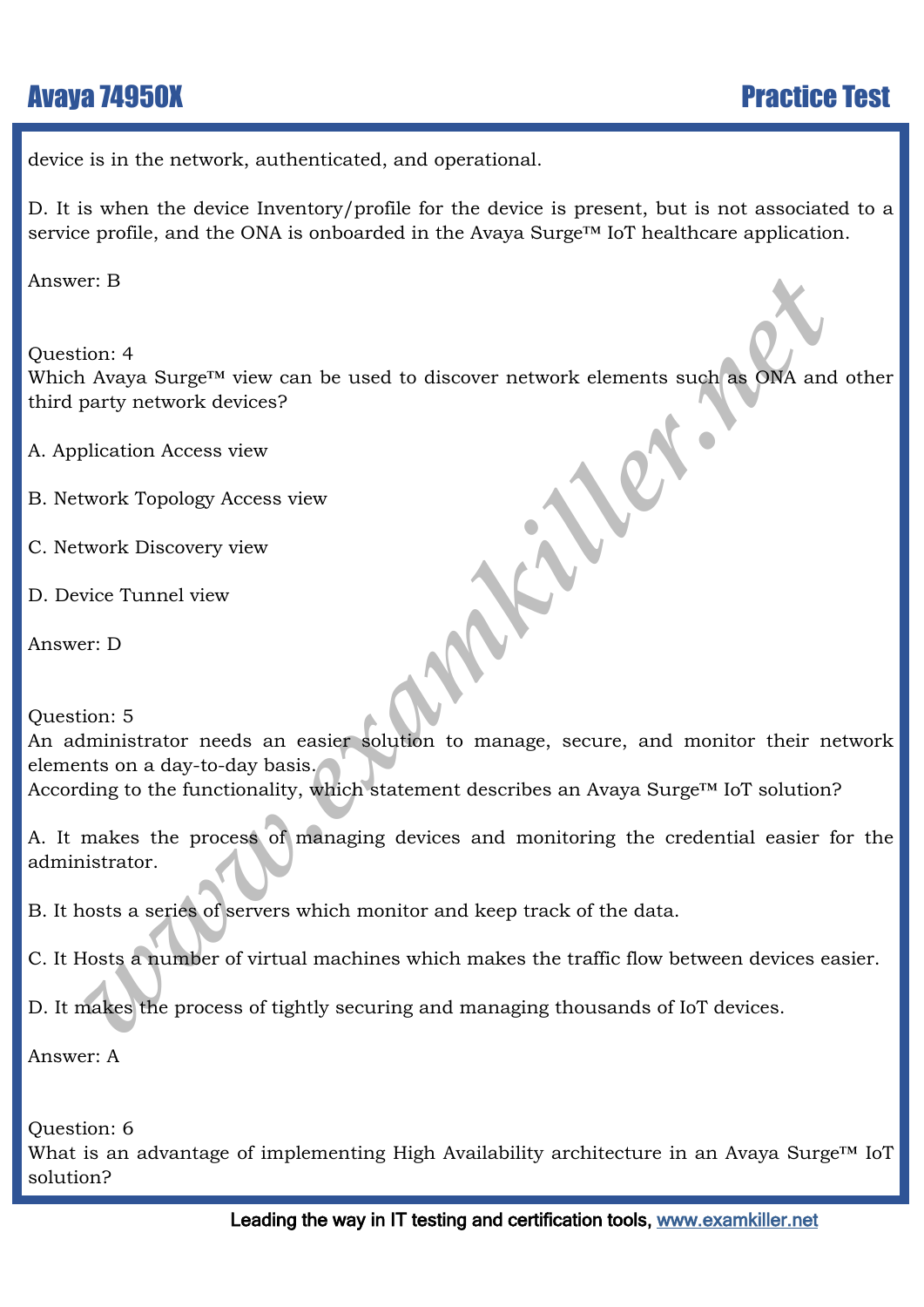A. It is a centralized network architecture.

B. It detecting network failures.

C. Devices recover quickly from a failure.

D. It eliminates single points of failure.

Answer: D

Question: 7

What is the maximum number of ONAs supported by an Enterprise IoT Controller for HA deployment?

A. 600

B. 400

C. 500

D. 1000

Answer: A

```
Example points of failure.<br>
Fr: D<br>
ion: 7<br>
is the maximum number of ONAs supported by an Enterprise IoT Controller for<br>
ment?<br>
(a)<br>
(b)<br>
(b)<br>
(b)<br>
(b)<br>
(c)<br>
(a)<br>
(b)<br>
(a)<br>
(b)<br>
(c)<br>
(a)<br>
(b)<br>
(c)<br>
(d)<br>
(d)<br>
(d)<br>
(d)<br>
(d)<br>

Question: 8 
Which statistical view provides Information logging about critical, high, and medium issues 
related to networked IoT devices?
```
A. ONA Diagnostics port-let

- B. Monitoring port-let
- C. Device Monitoring port-let

D. Server Status port-let

Answer: A

Question: 9 While implementing an Avaya Surge™ IoT solution, what are the two key recommended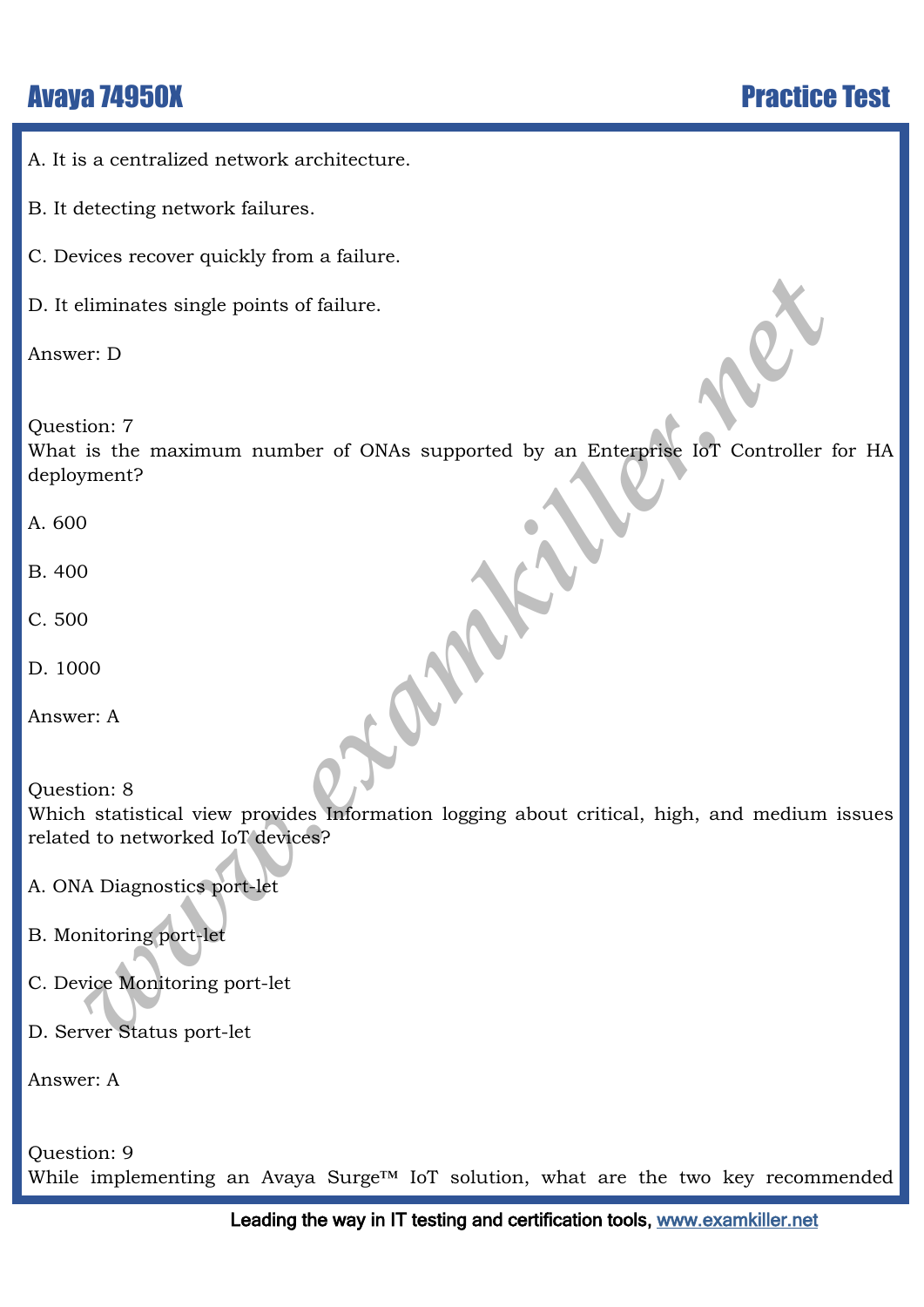configurations it will stop the external hacks/breaches on IoT devices? (Choose two.)

- A. Implement HyperSec zones
- B. Subnet the entire network
- C. Segment the entire network
- D. Implement basic firewalls
- E. Implement role firewalls

Answer: D,E

**Examplement the entire network**<br>
plement toaic firewalls<br>
plement tole firewalls<br>
when the firewalls<br>
when the device inventory/profile for the device is present, but is not associated<br>
profile, and see the ONA is onboard Question: 10 Each ONA follows an ONA Life Cycle Management to describe its states. When the ONA is in the Active state, which statement is true?

A. It is when the device Inventory/profile for the device is present, but is not associated to a service profile, and see the ONA is onboarded in the Avaya Surge™ IoT healthcare application.

B. It is when the device Inventory/profile is present and associated to a service profile, and the device is in the network, authenticated, and operational.

C. It is when the device Inventory/profile Is present, and the device is in the network and authenticated, but the service profile is not associated.

D. It is when a device is connected to the network for which the device inventory/profile is not present.

Answer: C

Question: 11

Which three key features are provided by the Avaya Surge™ IoT solution for Healthcare/Clinical Segmentation? (Choose three.)

- A. Filters Packets
- B. Isolates IoT devices
- C. End Device Security